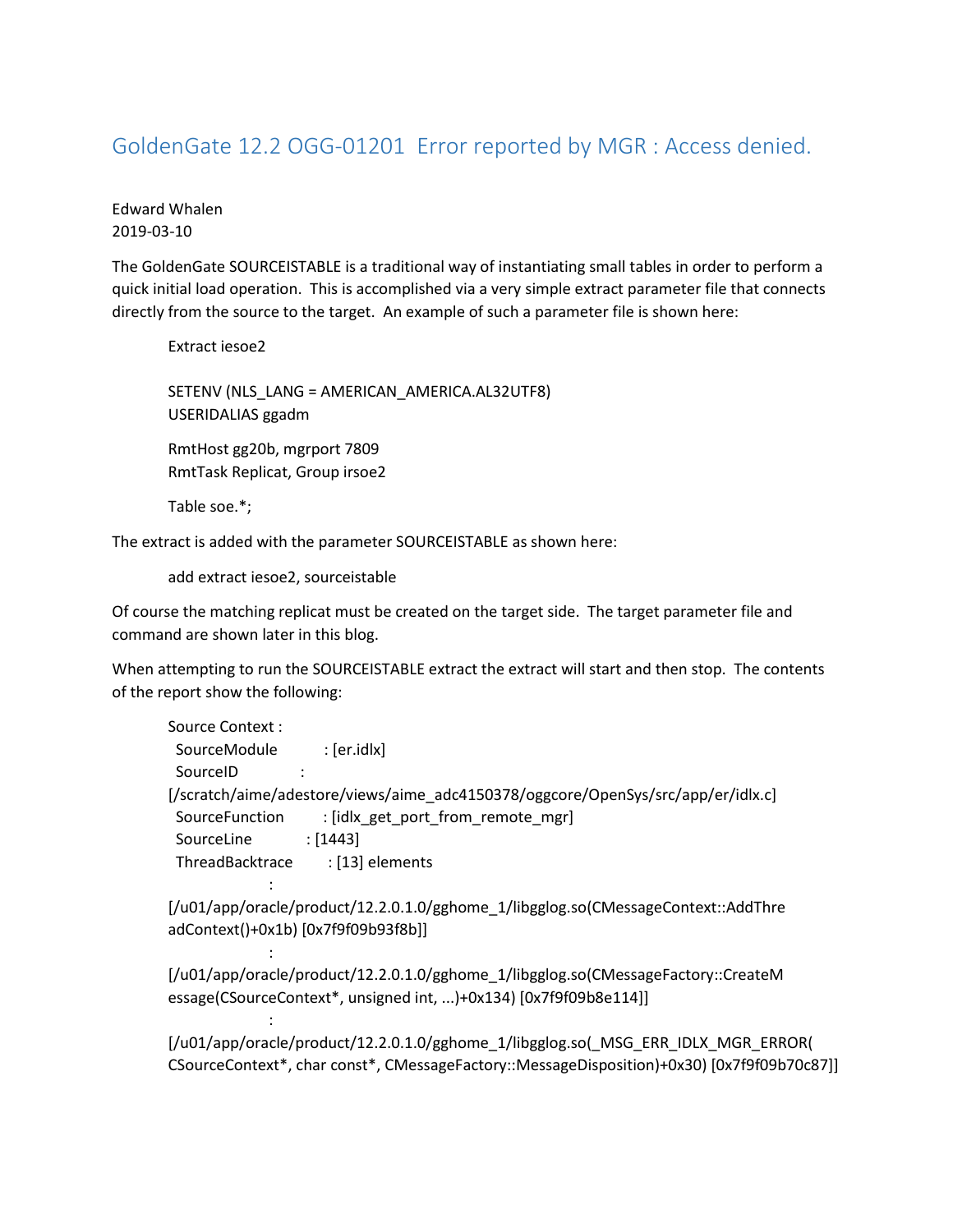[/u01/app/oracle/product/12.2.0.1.0/gghome\_1/extract(IDLX\_tcp\_send\_data+0x61d) [0 x595c81]]

[/u01/app/oracle/product/12.2.0.1.0/gghome\_1/extract(IDLX\_send\_session\_begin\_cmd+ 0xc0) [0x596057]]

[/u01/app/oracle/product/12.2.0.1.0/gghome\_1/extract(ggs::er::DatabaseDataSource: :processSourceTables()+0xfe) [0x5ee2de]]

: [/u01/app/oracle/product/12.2.0.1.0/gghome\_1/extract() [0x5f3d04]]

[/u01/app/oracle/product/12.2.0.1.0/gghome\_1/extract(ggs::gglib::MultiThreading:: MainThread::ExecMain()+0x60) [0x6d0400]]

[/u01/app/oracle/product/12.2.0.1.0/gghome\_1/extract(ggs::gglib::MultiThreading:: Thread::RunThread(ggs::gglib::MultiThreading::Thread::ThreadArgs\*)+0x14d) [0x6d15ed]]

[/u01/app/oracle/product/12.2.0.1.0/gghome\_1/extract(ggs::gglib::MultiThreading:: MainThread::Run(int, char\*\*)+0xb1) [0x6d16d1]]

: [/u01/app/oracle/product/12.2.0.1.0/gghome\_1/extract(main+0x3b) [0x5f4feb]]

- : [/lib64/libc.so.6( libc start main+0xfd) [0x387ae1ed5d]]
- : [/u01/app/oracle/product/12.2.0.1.0/gghome\_1/extract() [0x5630f9]]

2016-03-23 20:41:00 ERROR OGG-01201 Error reported by MGR : Access denied.

2016-03-23 20:41:00 ERROR OGG-01668 PROCESS ABENDING.

A review of the ggserr.log file on the target shows the following:

: 100 minutes

: 100 minutes

: 100 minutes

: 100 minutes of 2

: 100 minutes of 2

: 100 minutes of 2

2016-03-23 20:41:00 INFO OGG-00963 Oracle GoldenGate Manager for Oracle, mgr.prm: Command received from EXTRACT on host [172.17.50.40]:46817 (START REPLICAT IRSOE2 CPU - 1 PRI -1 PARAMS ).

2016-03-23 20:41:00 WARNING OGG-00936 Oracle GoldenGate Manager for Oracle, mgr.prm: Access denied (request from 172.17.50.40, rule #0).

This is due to a new security restriction in GoldenGate 12.2. In order to allow access from a remote system the ACCESSRULE parameter must be put into the manager parameter file on the target in order to allow access from the source. The syntax is as follows:

accessrule, prog \*, ipaddr ip\_of\_the\_trusted\_host\_where\_you\_want\_to\_access\_mgr\_from, allow

So in order to allow my source system to startup the replicat I would put something like this in my manager parameter file

ACCESSRULE, PROG \*, IPADDR 172.17.50.40, ALLOW